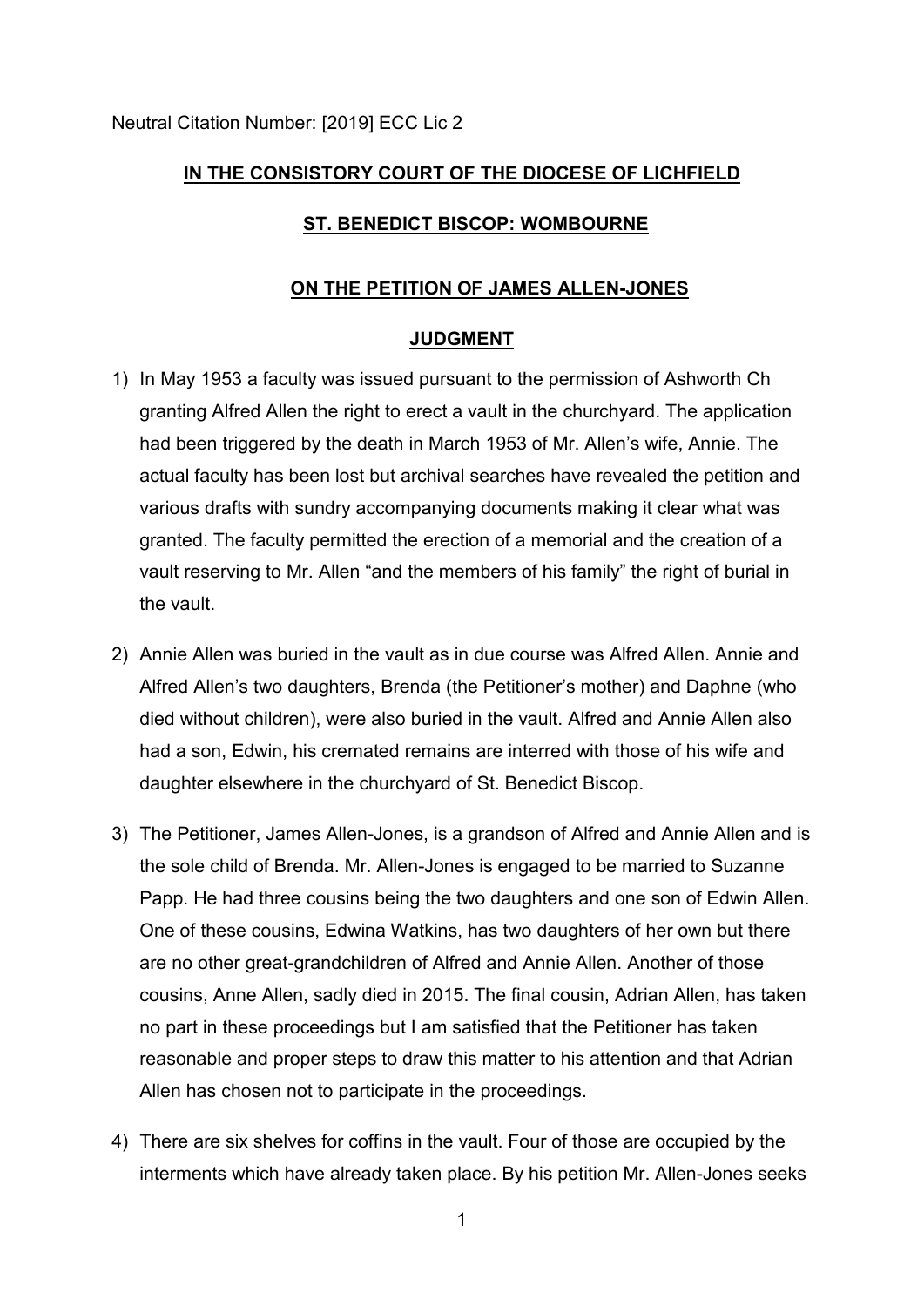a faculty reserving the exclusive right of burial on the remaining two shelves to himself and Suzanne Papp though as will be seen he puts forward a modified version of that proposal by way of compromise.

5) The churchyard was closed by Order in Council in July 2003 but that order permitted burials in existing vaults and in the graves of family members elsewhere in the churchyard.

### **The Procedural History.**

- 6) Mrs. Watkins has written objecting to the petition but has chosen not to become a party opponent.
- 7) There was no response to the public notice. The incumbent and the Parochial Church Council have stated that they have no objection of their own to the proposal provided it is acceptable to the other family members.
- 8) I concluded that it was expedient to determine this matter on the basis of written representations and the Petitioner consented to that course. I have received submissions from Mr. Allen-Jones and correspondence from Mrs. Watkins.

### **The Submissions.**

- 9) Mr. Allen-Jones says that he bears the sole cost of maintaining the vault and memorial without assistance from other family members. In that regard he has provided details of recent expenditure on cleaning the memorial and says that he intends to make provision, by way of a letter of wishes to be attached to his will, for such contribution to the upkeep of the memorial to be maintained. The Petitioner points out that he is the sole child of Brenda and wishes his remains to be with hers. He suggests that if Mrs. Watkins or other family members wished to be interred in the churchyard then he would expect that they would wish to be interred near the remains of Edwin and his wife.
- 10) Mrs. Watkins makes a number of points in opposition to the petition. She accepts that the Petitioner has spent money on the cleaning of the memorial but contends that this should not give him any form of priority in respect of the vault. Although Mrs. Watkins does not live close to the church she does live rather closer than does Mr. Allen-Jones. She says that she visits the churchyard and tidies up round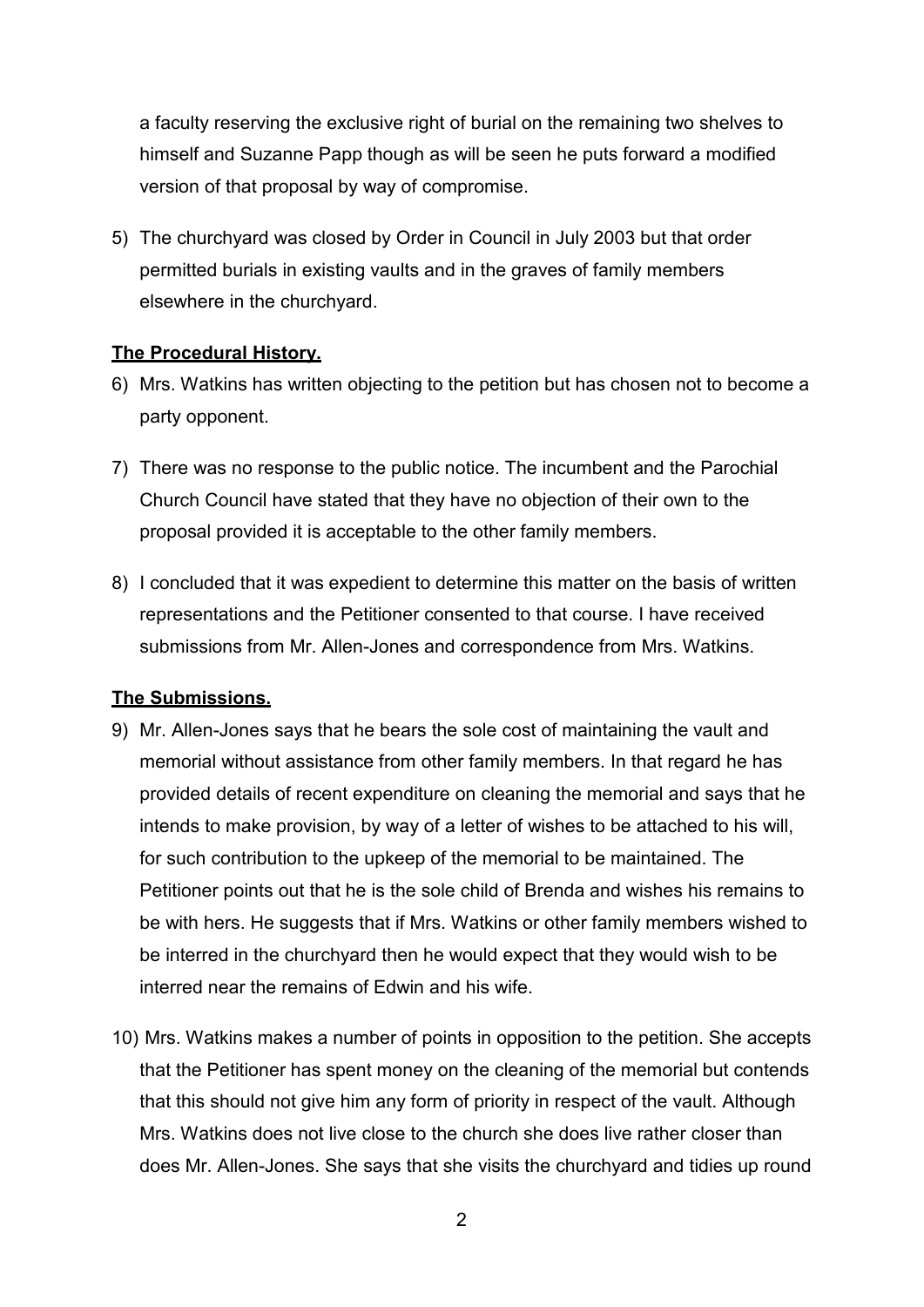the memorial when this is necessary. Mrs. Watkins points out that although her parents are not buried in the vault the plot in which their remains were interred is limited to cremated remains and that the churchyard is closed to burials. So that if she or other descendants wished to be buried in this churchyard the vault would be the only place where this could happen. Mrs. Watkins believes that the right to be buried in the vault is limited to the "direct descendants" of Alfred and Annie Allen and does not extend to those married to such descendants. Accordingly, Mrs. Watkins contends that even when Miss. Papp marries the Petitioner she will not be entitled to be buried in the vault. Mrs. Watkins would accept an order reserving one of the remaining two spaces to the Petitioner but resists the reservation of the other space for Miss Papp on the footing that this would grant the last remaining space to a person who would not otherwise be entitled to it and would thereby prevent its use by those entitled to be buried in the vault.

11) In response to his cousin's submissions the Petitioner challenges her view that the right of interment in the vault is limited to the direct descendants of Alfred and Annie Allen and says that the spouses of such descendants should be seen as having a right of interment in the vault. Mr. Allen-Jones puts forward a compromise proposal to address Mrs. Watkins's concerns about occupation of all the space in the vault. He proposes that he and Miss. Papp should both agree that they should be cremated on their death. He then further proposes that the cremated remains of whichever of them dies first should be retained and that on the death of the survivor the remains of both should be combined in the same container and placed on a single shelf in the vault.

#### **The Relevant Principles.**

- 12) I have not been referred to any authority dealing with the question of the reservation of spaces in a vault nor have my own researches revealed any decision precisely on the point. It follows that I must approach the matter by reference to my understanding of the generally applicable principles.
- 13) The court can by faculty supersede or modify rights arising from an earlier faculty although it will be cautious in doing so. The consistory court has no general declaratory jurisdiction. It does, however, have power to interpret its own orders and the faculties granted by the court and to give directions so as to enable the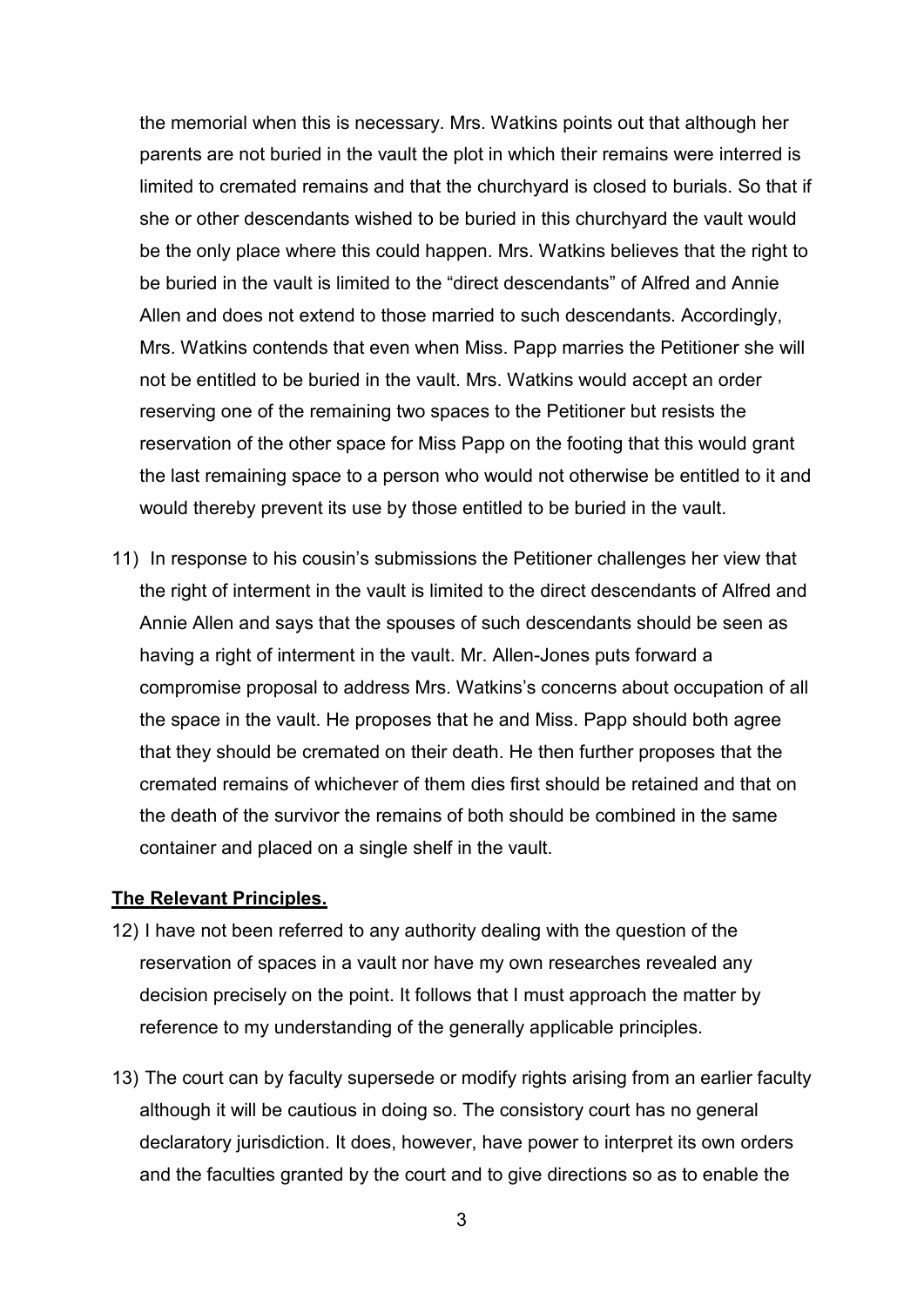rights which it concludes flow from such faculties to be enjoyed in accordance with the faculties.

14) I am satisfied that I have power to grant a faculty reserving spaces in a vault to particular persons. That power probably extends as far as reserving such spaces for persons who would not otherwise be entitled to be interred in the vault though, as will be seen, for the purposes of this judgment I need not reach a conclusion on that question. I am satisfied that the power does extend to reserving spaces for persons entitled to be buried in a vault and to giving such a reservation to the exclusion of others also entitled to such burial. The position is akin to that of the grant of the reservation of a gravespace in a churchyard more generally. The court has power to make such a grant even though the grant prevents others who have an entitlement to burial in the churchyard from being buried in the particular plot. However, just as the court's power to reserve a gravespace in a churchyard will not normally be exercised when its effect would be to prejudice the burial rights of parishioners so, in my assessment, the power to reserve a space in a vault is not normally to be exercised when its effect would be to prejudice the rights of others to be buried in the vault. The approach to be taken to reserving a gravespace in a churchyard is in part a matter of fact and degree. Any reservation has the potential for prejudicing the rights of others to be buried in the churchyard in question. The court will, however, look at the practicalities of the number of remaining spaces in a churchyard and the likely level of usage with a view to considering the degree of risk that a reservation would preclude the burial in the churchyard of someone who would otherwise be entitled to be buried there before the interment of the person in whose favour a reservation is made. The greater the risk that the grant of a reservation would mean that a parishioner was prevented from being buried in the churchyard because the reserved plot was being kept vacant and unoccupied awaiting the later death of the person with the benefit of a reservation then the less appropriate it will be to grant a reservation. A similar approach is to be taken with regard to the control of spaces in a vault. Accordingly, regard is to be had to the available space and the degree of risk that the reservation will prevent a person entitled to be interred in the vault from being buried there when there would otherwise be sufficient space.

4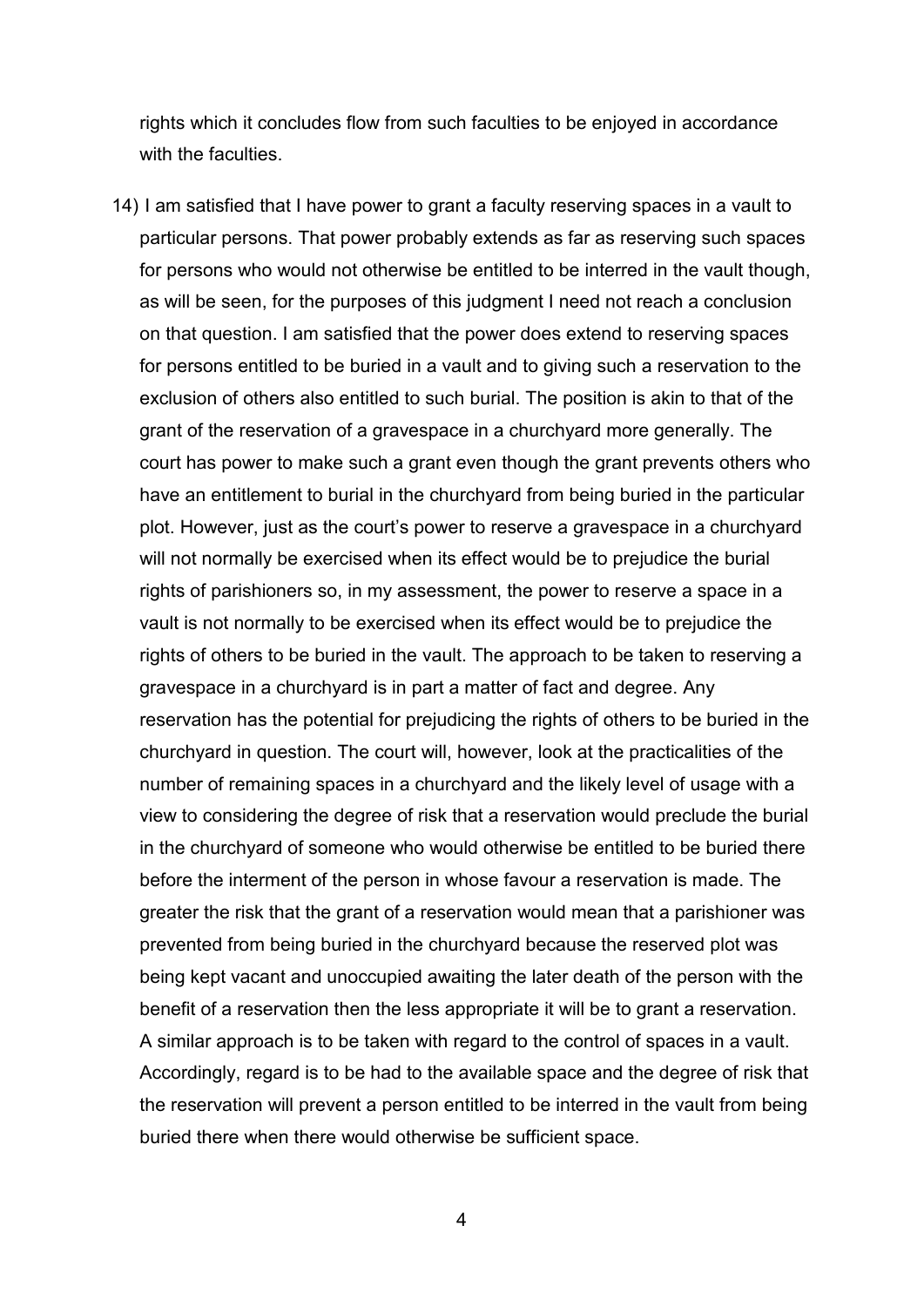### **Analysis.**

- 15) I have no doubt that the compromise proposal put forward by Mr. Allen-Jones was put forward as a genuine attempt to address his cousin's concerns. However, that compromise cannot be approved as formulated. It would involve the remains of whoever died first out of the Petitioner and Miss. Papp remaining unburied until after the death of the survivor. That might be some considerable period of time and would be undesirable. Rather it is desirable that interment take place in a reasonable period after death and the court could not sanction a course which contemplated a long interval between death and interment. The proposal does, however, indicate that Mr. Allen-Jones's primary concern is not to monopolise the places in the vault but to have a reasonable degree of assurance that he and Miss. Papp will be able to be interred there in due course. Although as will be seen I am not able to grant the petition either in the terms originally sought or on the modified basis I anticipate that the orders I am able to make will have the effect of giving some of that assurance.
- 16) Mrs. Watkins is incorrect to say that the original faculty granted a right to be interred in the vault solely to the direct descendants of Annie and Alfred Allen. The faculty granted that right to the members of Mr. Allen's "family". That term has to be interpreted in its context and in that context it is to be regarded as including those who have become members of the family by marriage. There are three principal reasons why I have come to that view. The first is that if it had been intended to confine the right to descendants or direct descendants of Mr. and Mrs. Allen then that could have been stated in plain terms. Second, it is apparent that a significant part of Mr. Allen's motivation in seeking the faculty was to ensure that he and his wife could be buried together. That being so it is unlikely to have been intended that his children and more distant descendants should have to choose between burial in the vault and burial with their spouses elsewhere. It is of note that Brenda was divorced at the time of her death and that Daphne predeceased her husband who subsequently remarried and who is buried elsewhere. So it would appear that neither had a spouse who wished to be interred in the vault but who was regarded as not being entitled to be there. Finally, the burial together of spouses is an appropriate and seemly arrangement which the court should seek to facilitate and it should only adopt an interpretation

5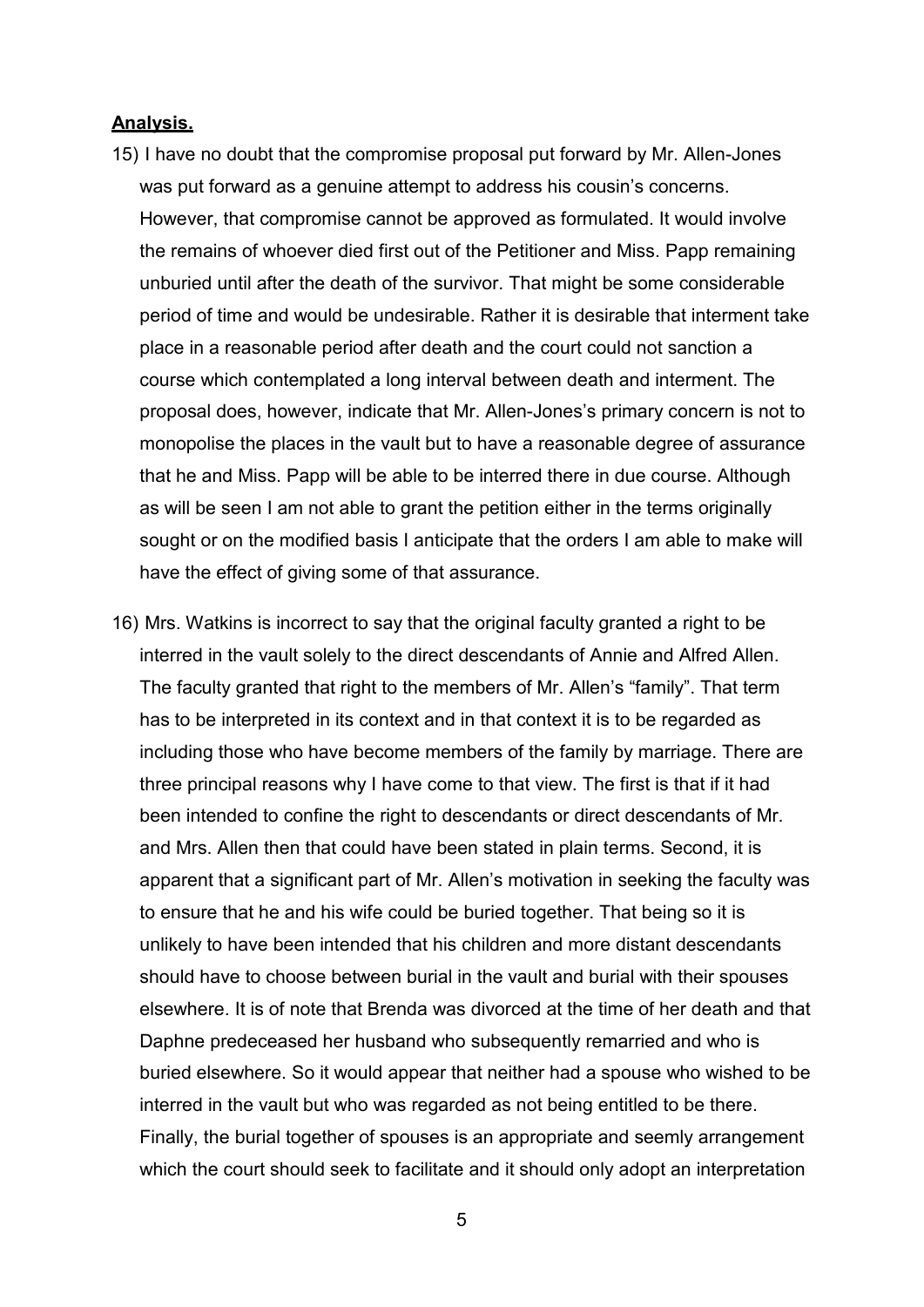which precludes that if the language of a particular faculty or provision clearly requires such an interpretation which is not the case here. It follows that I direct that the rights in respect of the vault are to be exercised on the footing that those who are entitled to be buried in the vault include in addition to the descendants of Alfred and Annie Allen any person who was married to such a descendant either at the time of their own death or at the time of the death of the descendant to whom they were married. If it were necessary to do so, which it is not given my interpretation of the faculty, I would on the grounds of seemliness direct a modification of the faculty so as to permit the interment of the spouses of Mr. and Mrs. Allen's descendants in the vault. It follows that upon her marriage to Mr. Allen-Jones Miss. Papp will be entitled to be interred in the vault provided she is still married to Mr. Allen-Jones at the time of either his death or her death. Given that Mr. Allen-Jones has stated in terms that he and Miss. Papp intend to marry I need not rule on the question of whether Miss. Papp is to be seen as a member of the family of Alfred and Annie Allen in the absence of such marriage though my provisional view would be that in those circumstances she would fall outside that definition.

17) It is appropriate that I also direct for the avoidance of doubt that the rights of interment given by the faculty extend to the interment of cremated remains. In addition I direct that provided space remains on any given shelf for the seemly custody of the cremated remains of more than one person then it is permissible for there to be such remains of more than one person on each shelf in the vault. Finally in that regard I also direct that the faculty is to be interpreted as permitting the interment in the coffin of a person in the vault of the cremated remains of that person's spouse. Such matters are in my judgement implicit in the rights granted by the faculty but to the extent that they are not I am satisfied that it is appropriate to modify the faculty to the extent of permitting such actions. I am satisfied that such a course would not be contrary to the intentions of the original petitioner, Alfred Allen, or of my predecessor in granting the faculty and that it would be desirable in order to facilitate both the maximum seemly number of interments in the vault and the interment together of the remains of spouses.

6